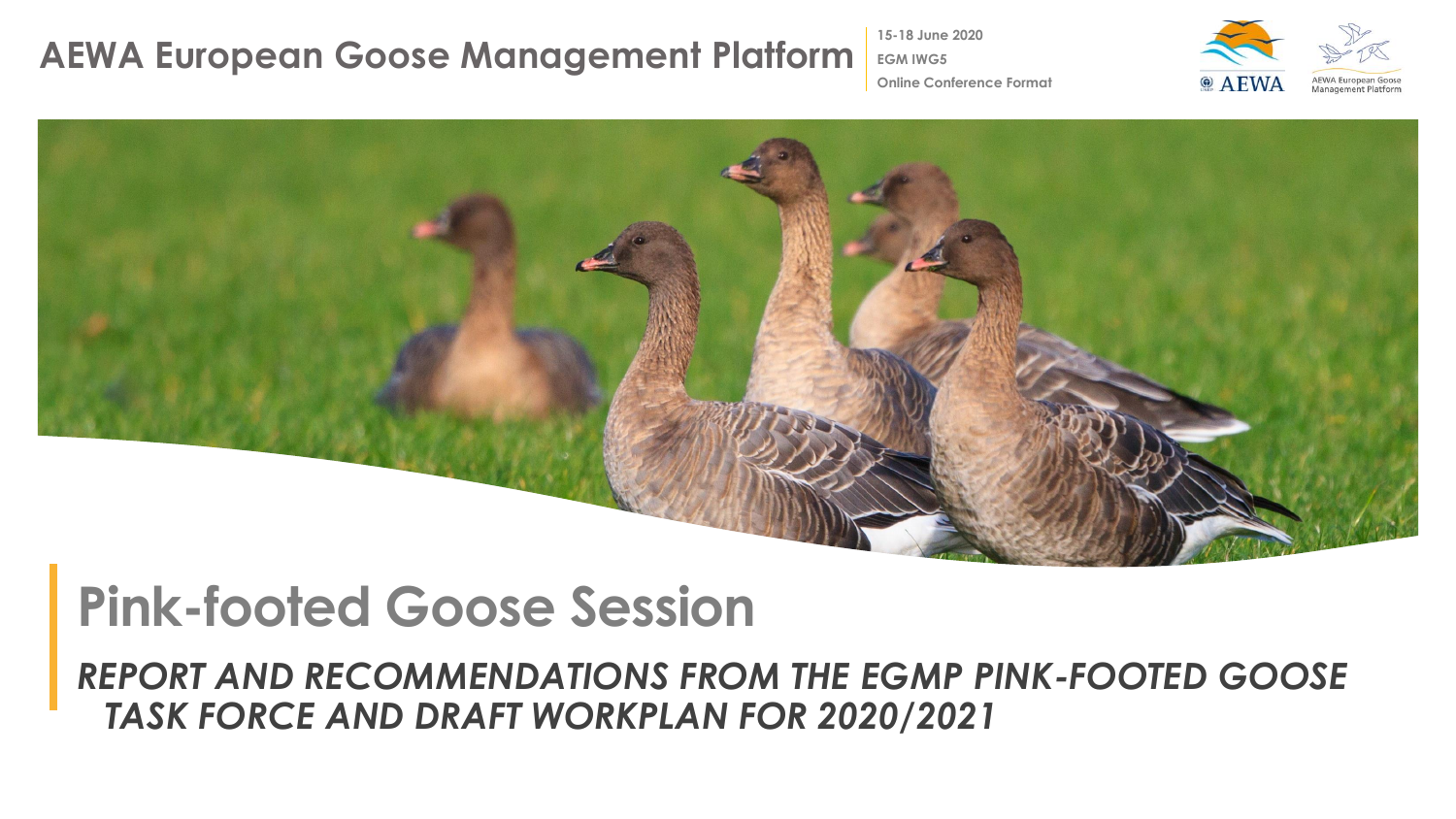**15-18 June 2020 EGM IWG5 Online Conference Format**



PfG Task Force Report and Workplan Doc. AEWA/EGMIWG/5.6

# **Main activities 2019-2020**

- Review of annual PfG Monitoring and Harvest Assessment Reports
- Initiative to improve international exchange regarding hunting organisation and hunters' contribution to data collection
- Technical discussions regarding potential biases in demographic variables and monitoring programs
- Recommendation on the population target: spring or autumn estimate?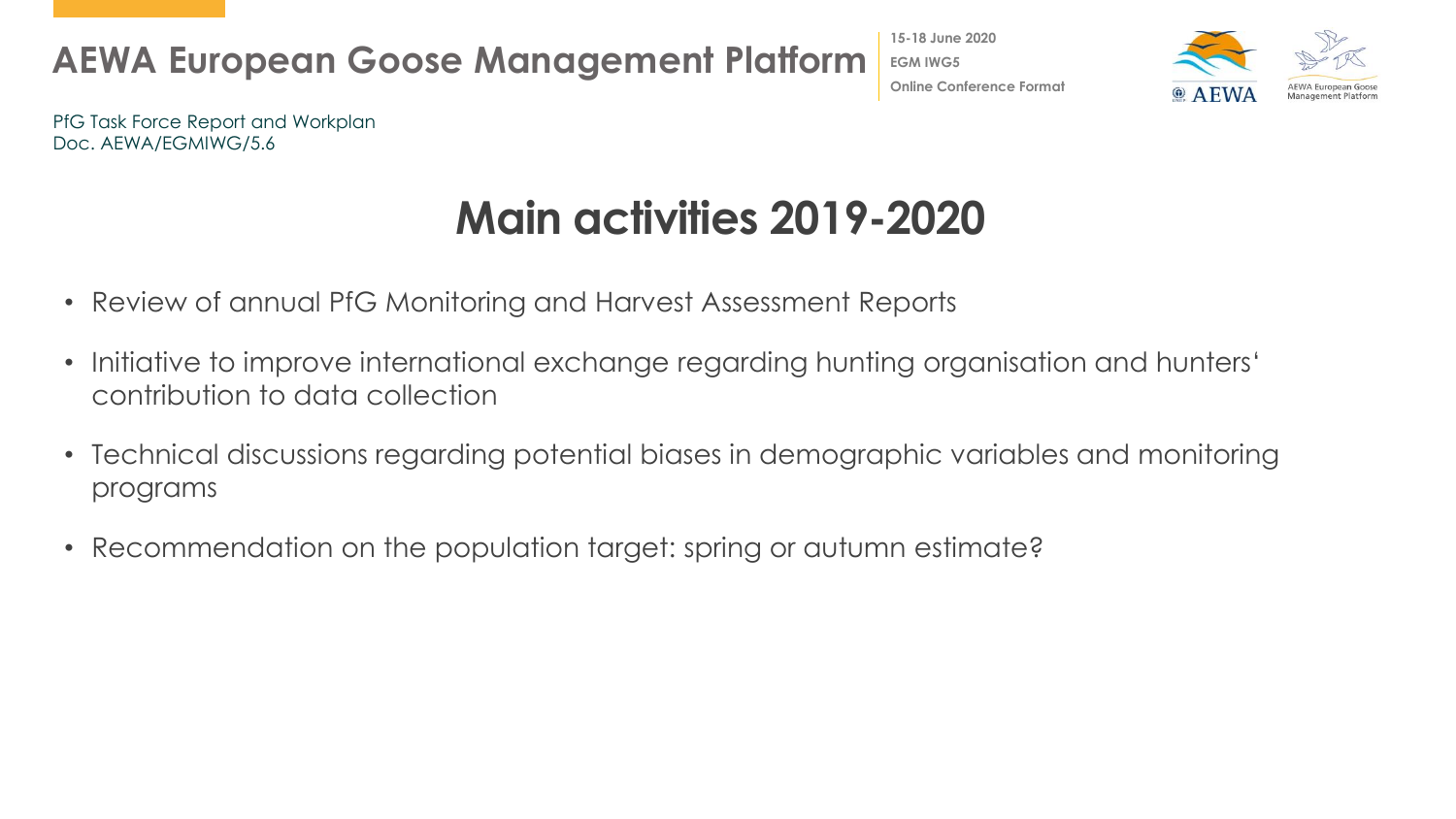**15-18 June 2020 EGM IWG5 Online Conference Format**



PfG Task Force Report and Workplan Doc. AEWA/EGMIWG/5.6

### **Recommendation on the population target (spring or autumn?)**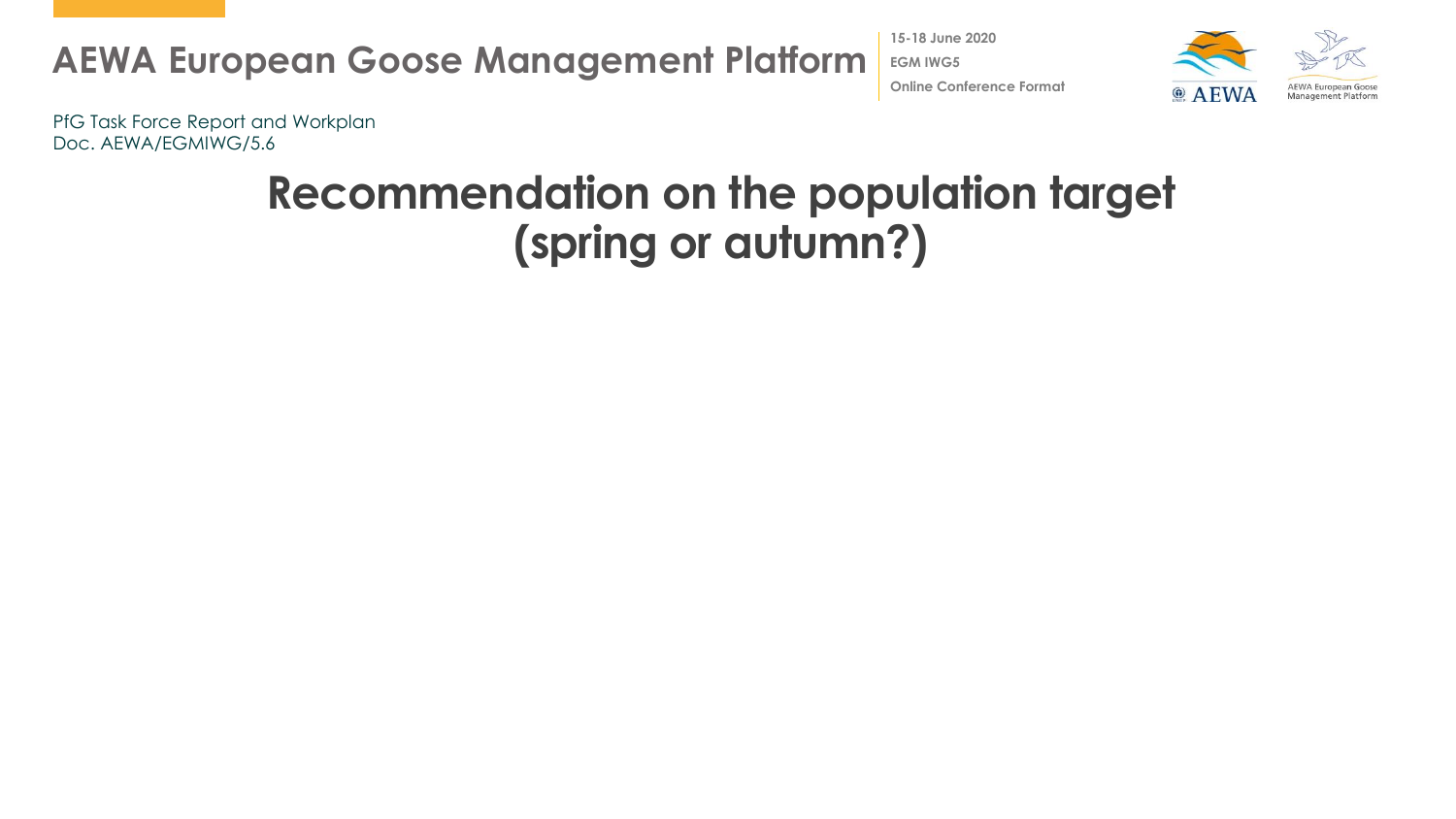**15-18 June 2020 EGM IWG5 Online Conference Format**



PfG Task Force Report and Workplan Doc. AEWA/EGMIWG/5.6

#### **Approaching the population target**



Figure 3. IPM-based estimates of abundance of Svalbard Pink-footed Geese in May and November, relative to the goal of 60,000. The dark grey band defines near-complete stakeholder satisfaction with population sizes, while the light grey band exhibits  $\geq$  1/2 of maximum satisfaction (see Figure 1). 95% credible intervals are indicated by the dashed lines.

> Source: PfG Adaptive Harvest Assessment 2020 Doc. AEWA/EGMIWG/5.8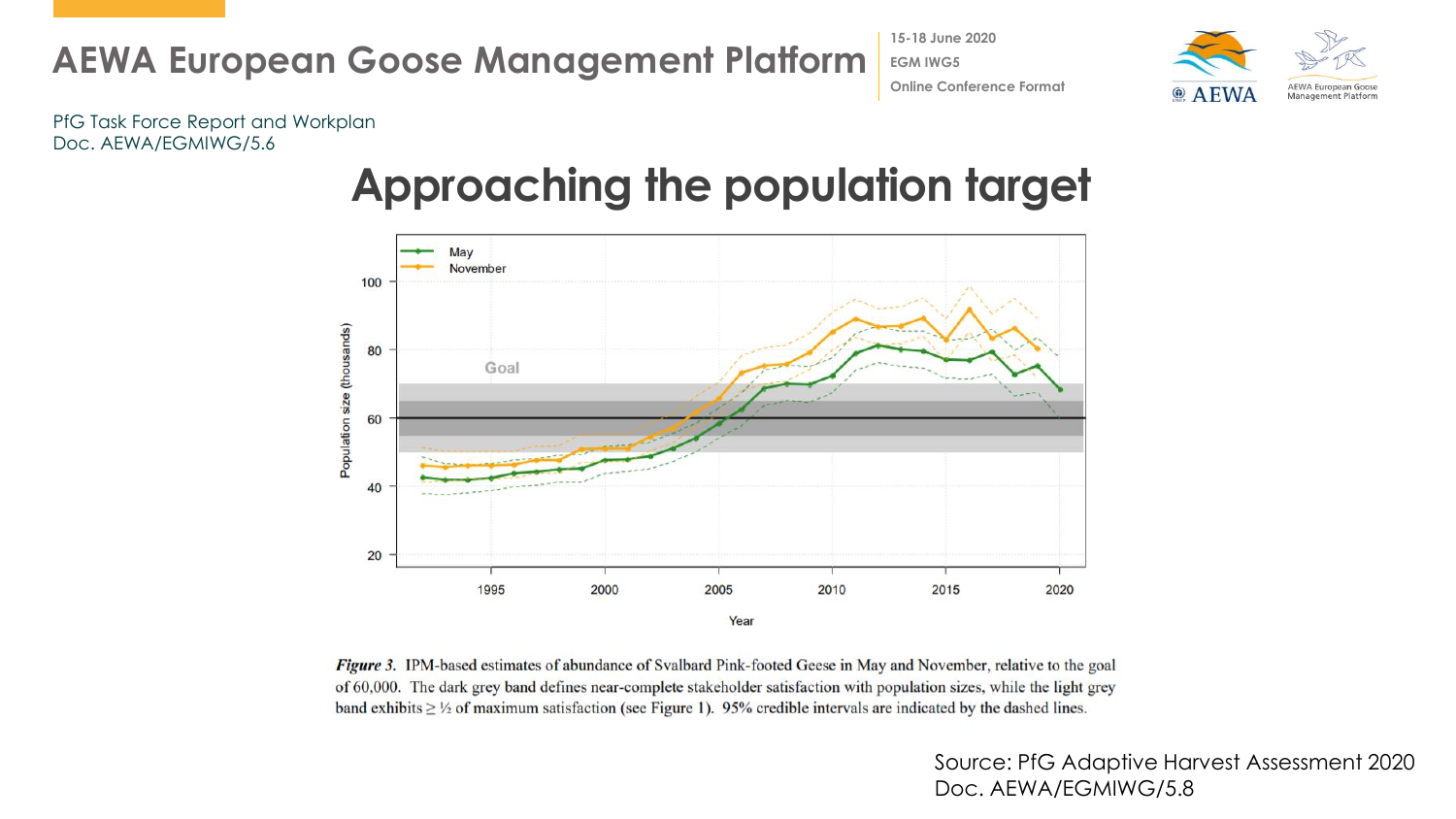PfG Task Force Report and Workplan Doc. AEWA/EGMIWG/5.6

### **The PFG TF recommends using the spring population estimate as the 60,000 population target**

**15-18 June 2020 EGM IWG5**

**Online Conference Format**

- The ISSMP was established to address management issues which specifically occur in spring, namely damage to crops in Norway and pre-breeding tundra degradation in Svalbard; hence the target was mainly set to mitigate these problems and was agreed by the International Working Group as a tolerable level.
- Since the implementation of the ISSMP, the target has been accepted as the spring estimate by the Norwegian farmers and authorities dealing with the agricultural conflict.
- Choosing spring estimates will provide a bigger buffer from an ecological perspective.
- Autumn estimates appear to be more variable and biased than spring estimates.
- Choosing spring estimates will allow for better and more constant hunting opportunities, which will, in turn, contribute to the reduction of conflict with farmers because hunting gives a revenue to landowners and is seen as a mitigating action.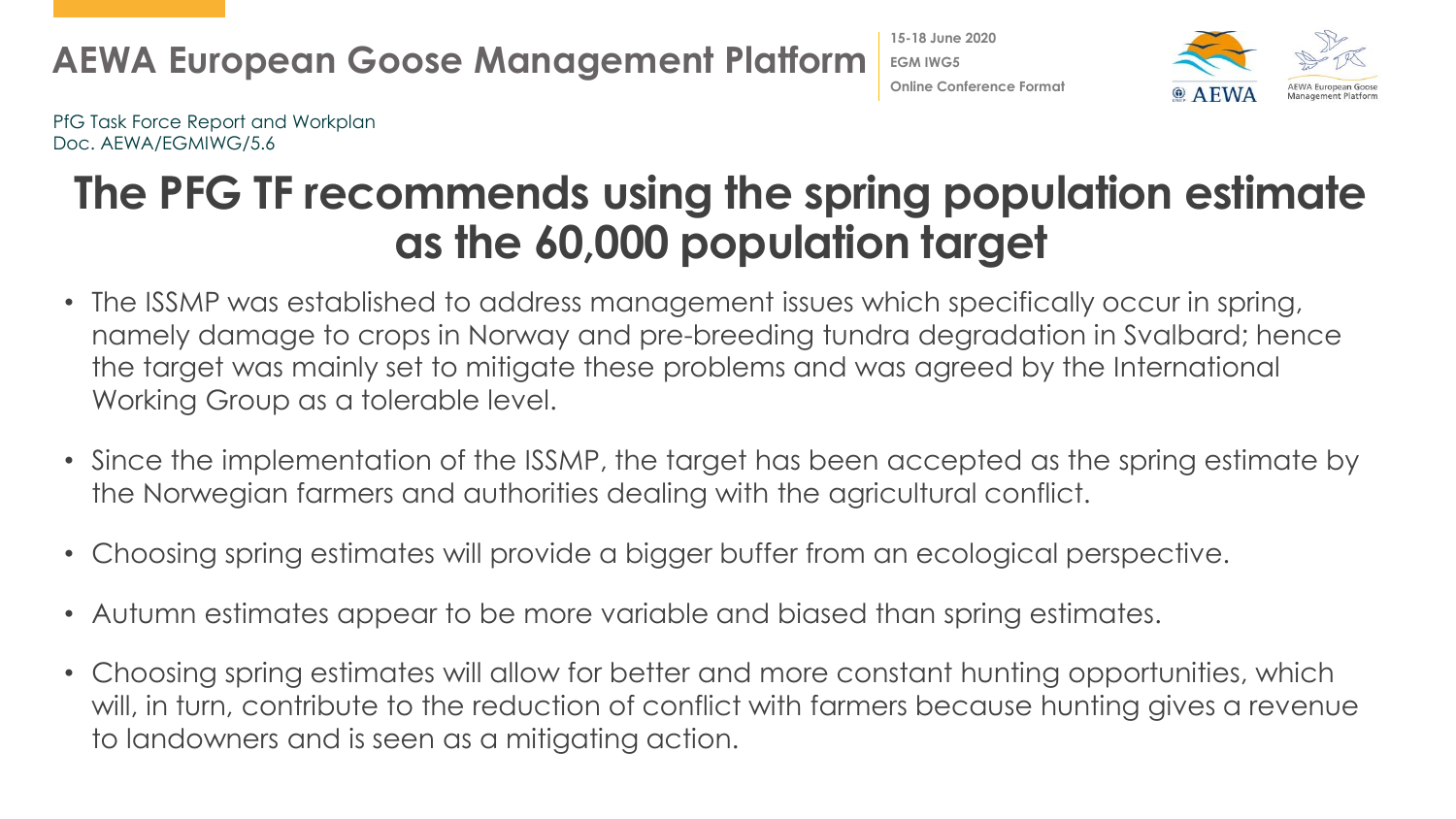



PfG Task Force Report and Workplan Doc. AEWA/EGMIWG/5.6

## **Implications**

- The optimal harvest strategy will use the spring population estimate as the target.
- If the present population decline continues, reductions in harvest in Denmark and Norway can soon become a reality.
- This will potentially lead to fluctuations in annual harvest regulations, e.g. turning January hunting in Denmark on or off.
- It needs to be discussed further which population estimate to use in the international conservation reportings (Wetlands International, Ramsar, EU reporting etc) which have previously been based on the autumn/mid-winter counts. To be consistent in these reportings, it is recommended to keep using the autumn population estimates generated by the EGMP process.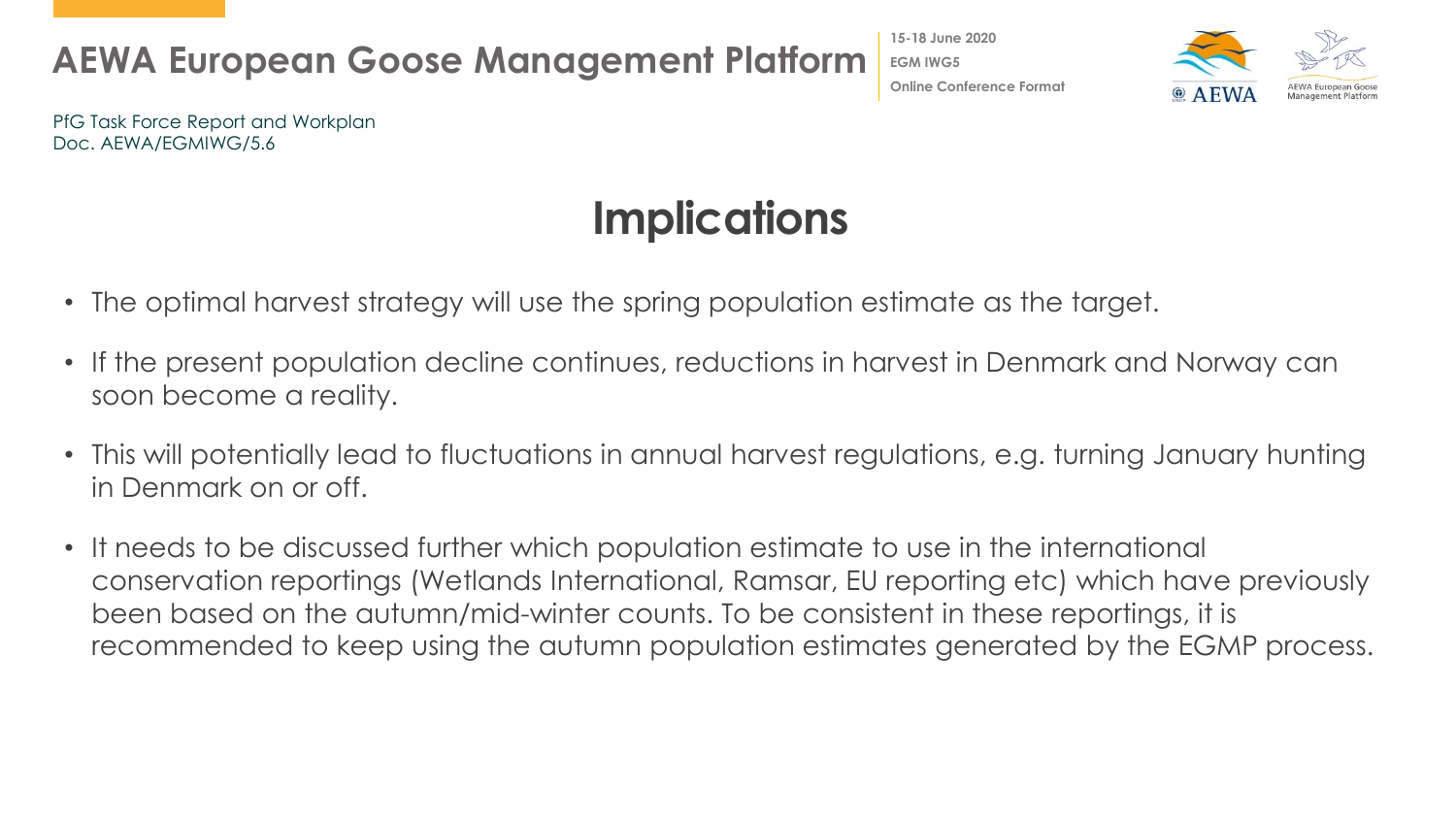



PfG Task Force Report and Workplan Doc. AEWA/EGMIWG/5.6

# **Workplan 2020-2021 (1)**

Agreed at online TF meeting, 11 June 2020

The TF will:

- Continue as internal reviewers of annual PfG Monitoring and Harvest Assessment Reports
- Continue initiative to improve international exchange regarding hunting organisation and hunters' contribution to data collection via wing collection of shot geese
- Continue technical discussions regarding potential biases in demographic variables and monitoring programs, and analysis of critical components in the monitoring program (in collaboration with the Data Centre)
- **Propose a plan for the assessment to be used for the revision of the ISSMP in 2022**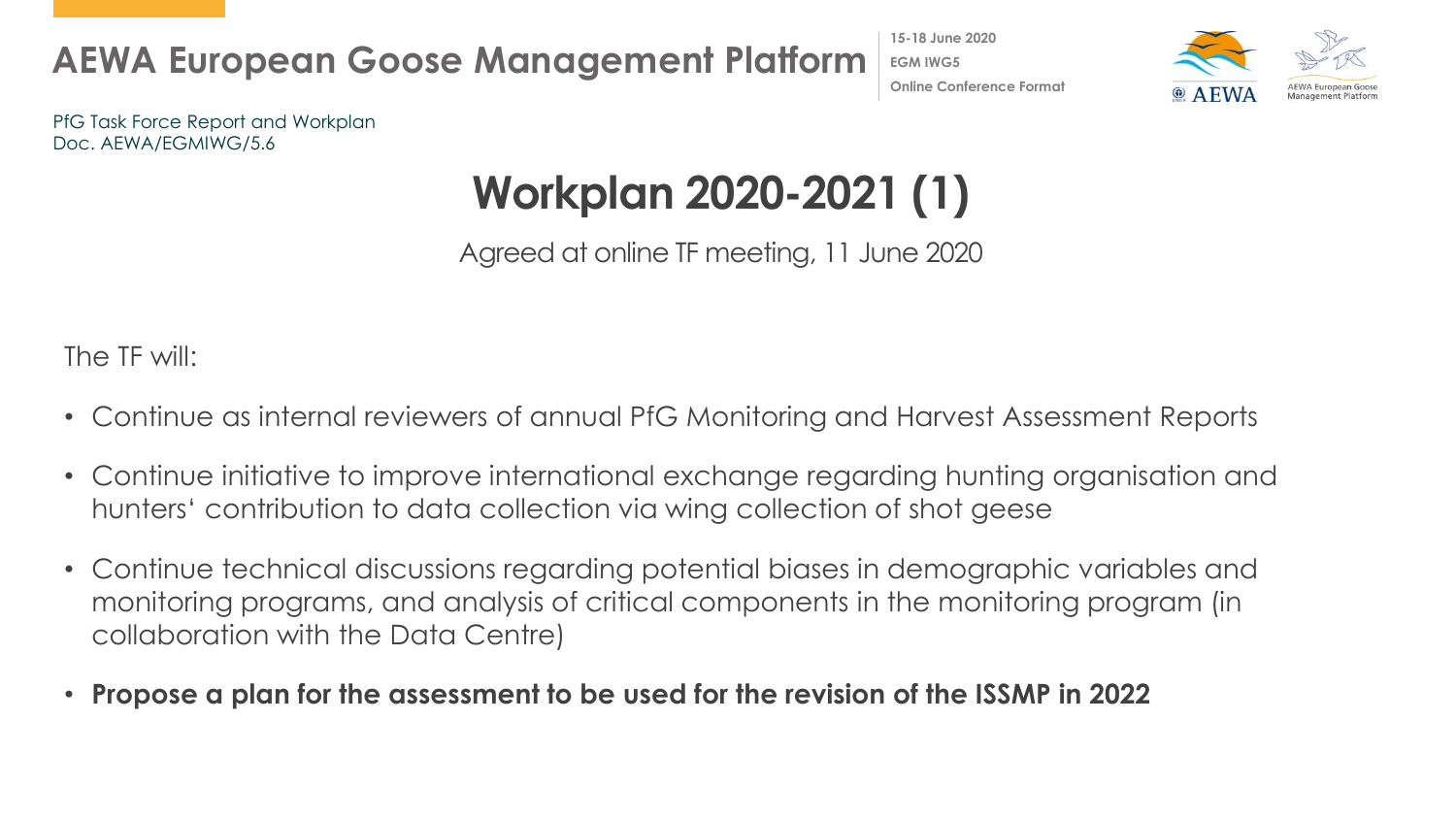



PfG Task Force Report and Workplan Doc. AEWA/EGMIWG/5.6

# **Workplan 2020-2021 (2)**

Planning ahead for the revision of the ISSMP in 2022.

Possible aspects to be included in evaluation report:

- Tundra degradation assessment
- Agricultural damage assessment
- Assessment of other ISSMP indicators (recreational values, crippling)
- Population target assessment, including a Multi-criterion Decision Analysis
- Assessment of the range of the PfG population: how to deal with the new Swedish/Finnish/Russian group?
- Assessment of habitat restoration activities outside the breeding grounds
- Evaluation of existing monitoring program and proposal for future tailoring monitoring and assessment protocols
- Stakeholder satisfaction with the ISSMP process